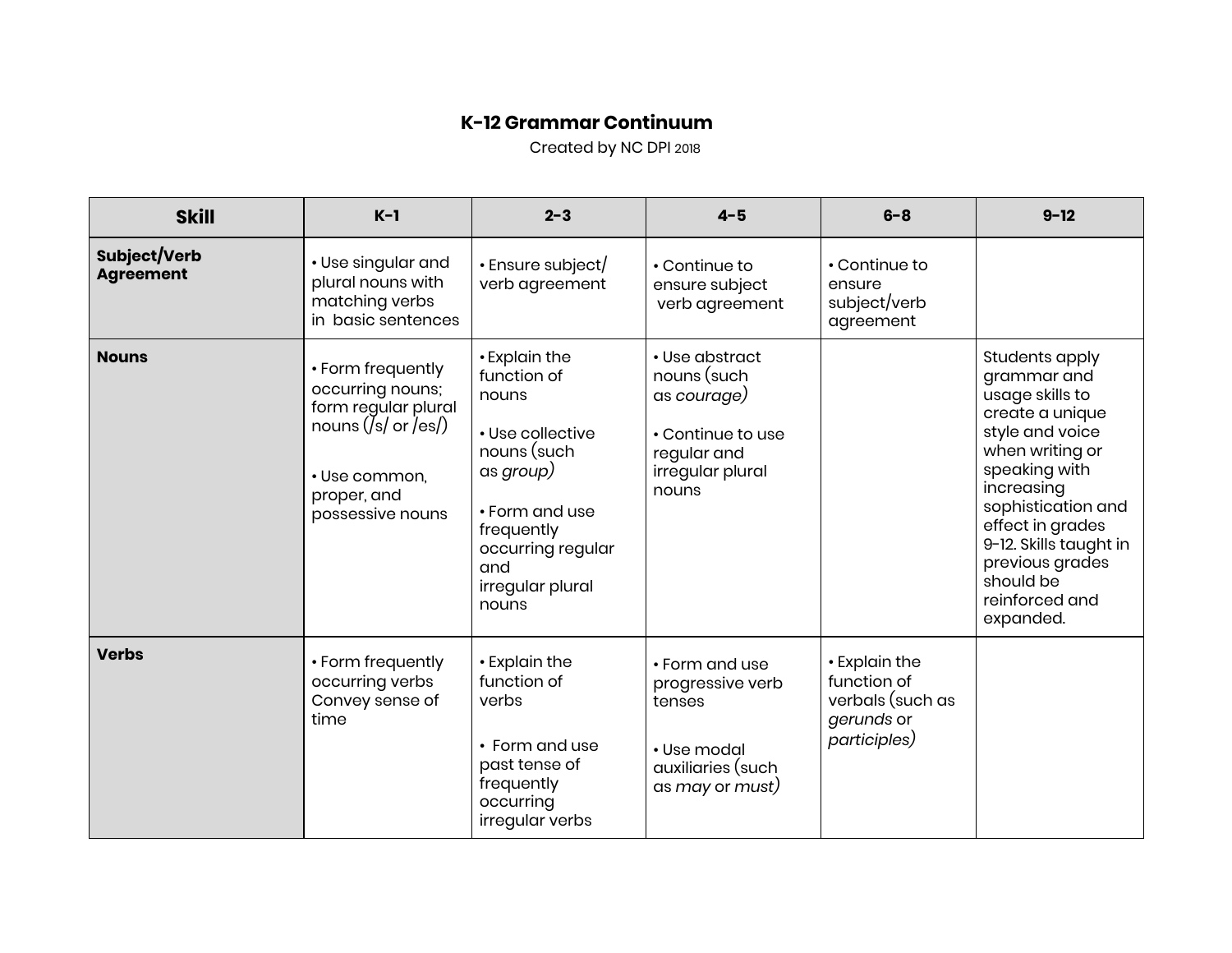| <b>Skill</b>      | $K-1$                                       | $2 - 3$                                                                                                                                                                                                                                                 | $4 - 5$                                                                                                                                                                                                           | $6 - 8$                                                                                                                                                                                                                                                                               | $9 - 12$                                                                                                                                                                                                                                                              |
|-------------------|---------------------------------------------|---------------------------------------------------------------------------------------------------------------------------------------------------------------------------------------------------------------------------------------------------------|-------------------------------------------------------------------------------------------------------------------------------------------------------------------------------------------------------------------|---------------------------------------------------------------------------------------------------------------------------------------------------------------------------------------------------------------------------------------------------------------------------------------|-----------------------------------------------------------------------------------------------------------------------------------------------------------------------------------------------------------------------------------------------------------------------|
|                   |                                             |                                                                                                                                                                                                                                                         |                                                                                                                                                                                                                   |                                                                                                                                                                                                                                                                                       |                                                                                                                                                                                                                                                                       |
|                   |                                             | • Form and use<br>regular and<br>irregular verbs<br>• Form and use<br>simple verb<br>tenses<br>• Form and use<br>the perfect verb<br>tenses<br>• Convey sense of<br>various times,<br>sequences<br>• Recognize<br>inappropriate shifts<br>in verb tense | • Continue to form<br>and use the<br>perfect verb<br>tenses<br>• Convey sense of<br>various times.<br>sequences, states,<br>and conditions<br>• Recognize and<br>correct<br>inappropriate shifts<br>in verb tense | • Form and use<br>verbs in active<br>and passive voice<br>• Form and use<br>indicative,<br>imperative,<br>interrogative,<br>conditional<br>moods<br>• Recognize<br>and correct<br>inappropriate<br>shifts in voice and<br>mood<br>• Form and use<br>transitive/<br>intransitive verbs |                                                                                                                                                                                                                                                                       |
| <b>Adjectives</b> | • Use frequently<br>occurring<br>adjectives | • Explain the<br>function of<br>adjectives<br>• Accurately choose<br>which to use -<br>adjective or adverb                                                                                                                                              | • Form and use<br>comparative and<br>superlative<br>adjectives<br>• Order adjectives<br>within sentences<br>according to<br>conventional<br>patterns                                                              | • Form and use<br>compound<br>adjectives                                                                                                                                                                                                                                              | Students apply<br>grammar and usage<br>skills to create a<br>unique style and<br>voice when writing<br>or speaking with<br>increasing<br>sophistication and<br>effect in grades 9-12.<br>Skills taught in<br>previous grades<br>should be reinforced<br>and expanded. |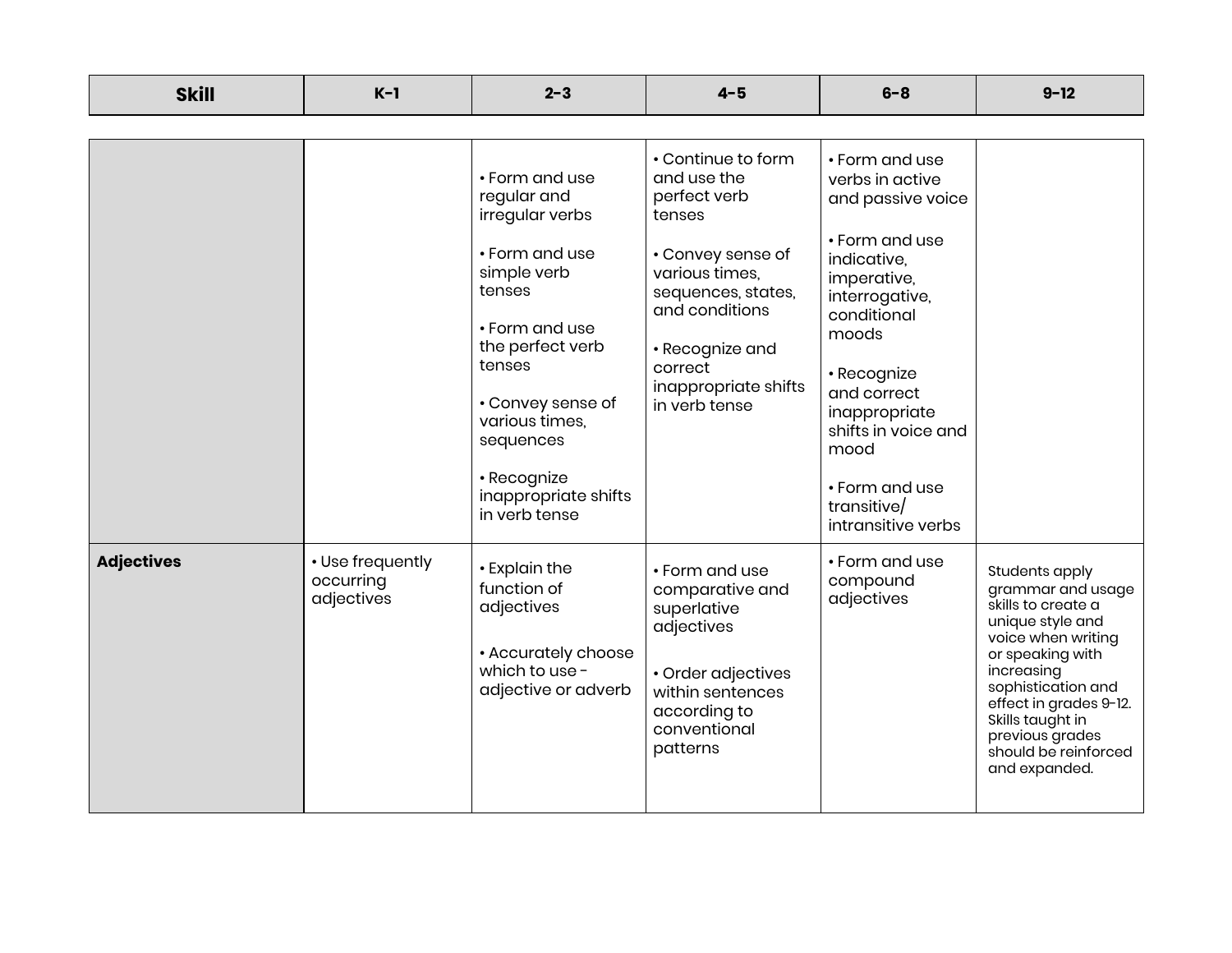| <b>Skill</b>        | $K-1$                                                                                                                         | $2 - 3$                                                                                                                                                | $4 - 5$                                                                                                                                                              | $6 - 8$                                                                                                                                            | $9 - 12$ |
|---------------------|-------------------------------------------------------------------------------------------------------------------------------|--------------------------------------------------------------------------------------------------------------------------------------------------------|----------------------------------------------------------------------------------------------------------------------------------------------------------------------|----------------------------------------------------------------------------------------------------------------------------------------------------|----------|
|                     |                                                                                                                               |                                                                                                                                                        |                                                                                                                                                                      |                                                                                                                                                    |          |
| <b>Conjunctions</b> | • Use frequently<br>occurring<br>conjunctions                                                                                 | • Explain the<br>function of<br>conjunctions<br>• Use coordinating<br>and subordinating<br>conjunctions                                                | • Continue to use<br>coordinating and<br>subordinating<br>conjunctions<br>• Use correlative<br>conjunctions (such<br>as<br>either/or)                                |                                                                                                                                                    |          |
| <b>Adverbs</b>      |                                                                                                                               | • Accurately<br>choose which to<br>use - adjective or<br>adverb<br>• Explain the<br>function of<br>adverbs<br>• Form and use<br>comparative<br>adverbs | • Form and use<br>comparative<br>and superlative<br>adverbs<br>• Use relative<br>adverbs                                                                             | • Use adverbs<br>that modify<br>adjectives<br>• Use adverbs<br>that modify<br>adverbs                                                              |          |
| <b>Sentences</b>    | • Produce and<br>expand simple,<br>compound,<br>declarative,<br>interrogative,<br>imperative, and<br>exclamatory<br>sentences | · Produce,<br>expand, and<br>rearrange<br>simple and<br>compound<br>sentences                                                                          | • Produce complete<br>sentences, while<br>recognizing and<br>correcting<br>inappropriate<br>fragments and<br>run-on sentences<br>· Produce, expand,<br>and rearrange | • Continue to<br>produce<br>complete<br>sentences, while<br>recognizing and<br>correcting<br>inappropriate<br>fragments and<br>run-on<br>sentences |          |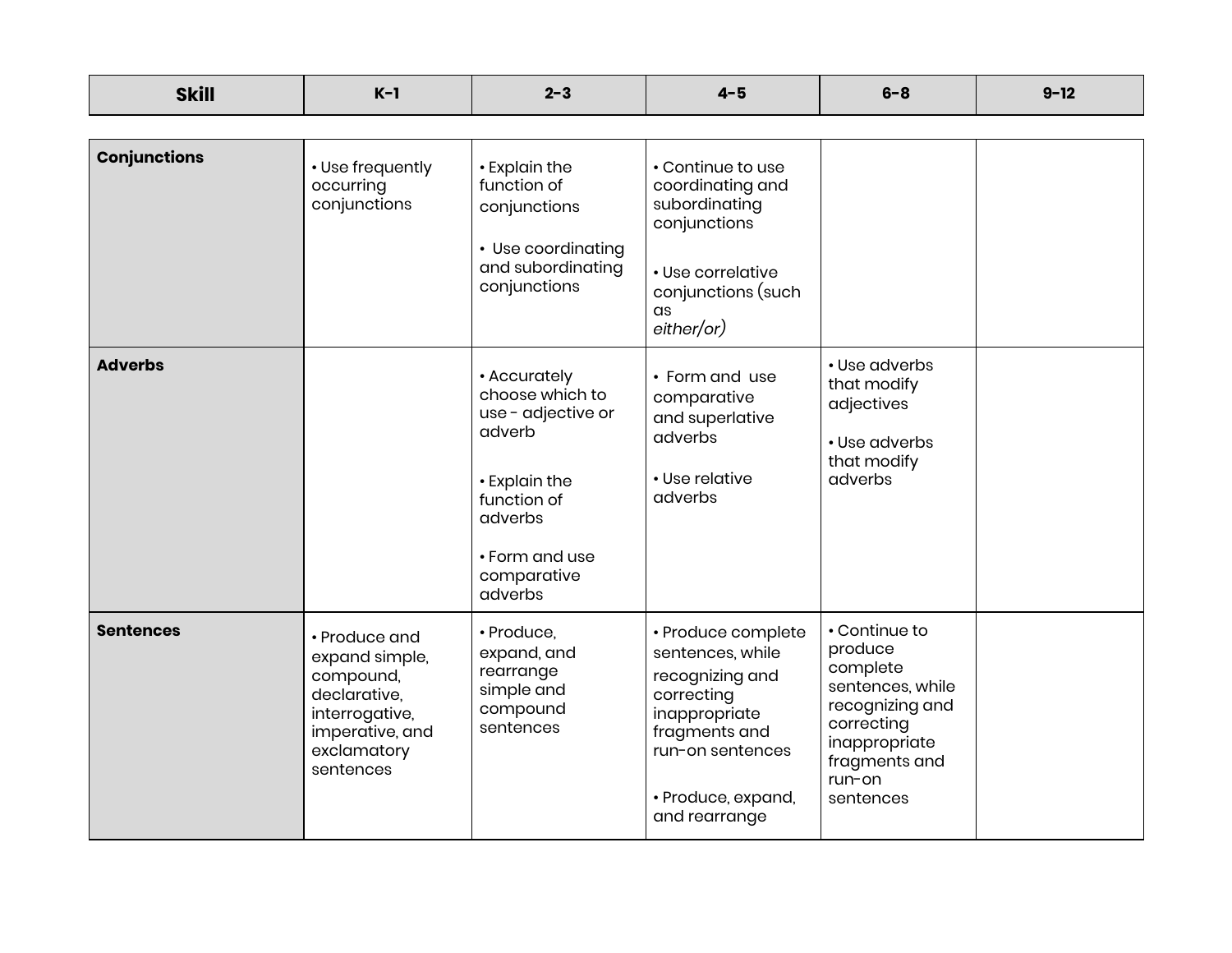| <b>Skill</b>        | $K-1$                                                     | $2 - 3$                                                                                                                                                | $4 - 5$                                                                       | $6 - 8$                                                                                                                                                                                                                        | $9 - 12$ |
|---------------------|-----------------------------------------------------------|--------------------------------------------------------------------------------------------------------------------------------------------------------|-------------------------------------------------------------------------------|--------------------------------------------------------------------------------------------------------------------------------------------------------------------------------------------------------------------------------|----------|
|                     | • Understand and<br>use question words                    |                                                                                                                                                        | simple, compound,<br>and complex<br>sentences                                 | • Choose among<br>simple,<br>compound,<br>complex, and<br>compound-com<br>plex sentences to<br>signal differing<br>relationships<br>among ideas                                                                                |          |
| <b>Prepositions</b> | • Use frequently<br>occurring<br>prepositions             | • Explain the<br>function of<br>prepositions                                                                                                           | • Form and use<br>prepositional<br>phrases                                    |                                                                                                                                                                                                                                |          |
| <b>Pronouns</b>     | · Use personal,<br>possessive, and<br>indefinite pronouns | • Explain the<br>function of<br>pronouns<br>• Continue to use<br>personal,<br>possessive, and<br>indefinite<br>pronouns<br>• Use reflexive<br>pronouns | • Ensure<br>pronoun-<br>antecedent<br>agreement<br>• Use relative<br>pronouns | • Ensure that<br>pronouns are<br>in the proper<br>case<br>(subjective,<br>objective,<br>possessive)<br>• Use intensive<br>pronouns<br>· Recognize<br>and correct<br>inappropriate<br>shifts in<br>pronoun number<br>and person |          |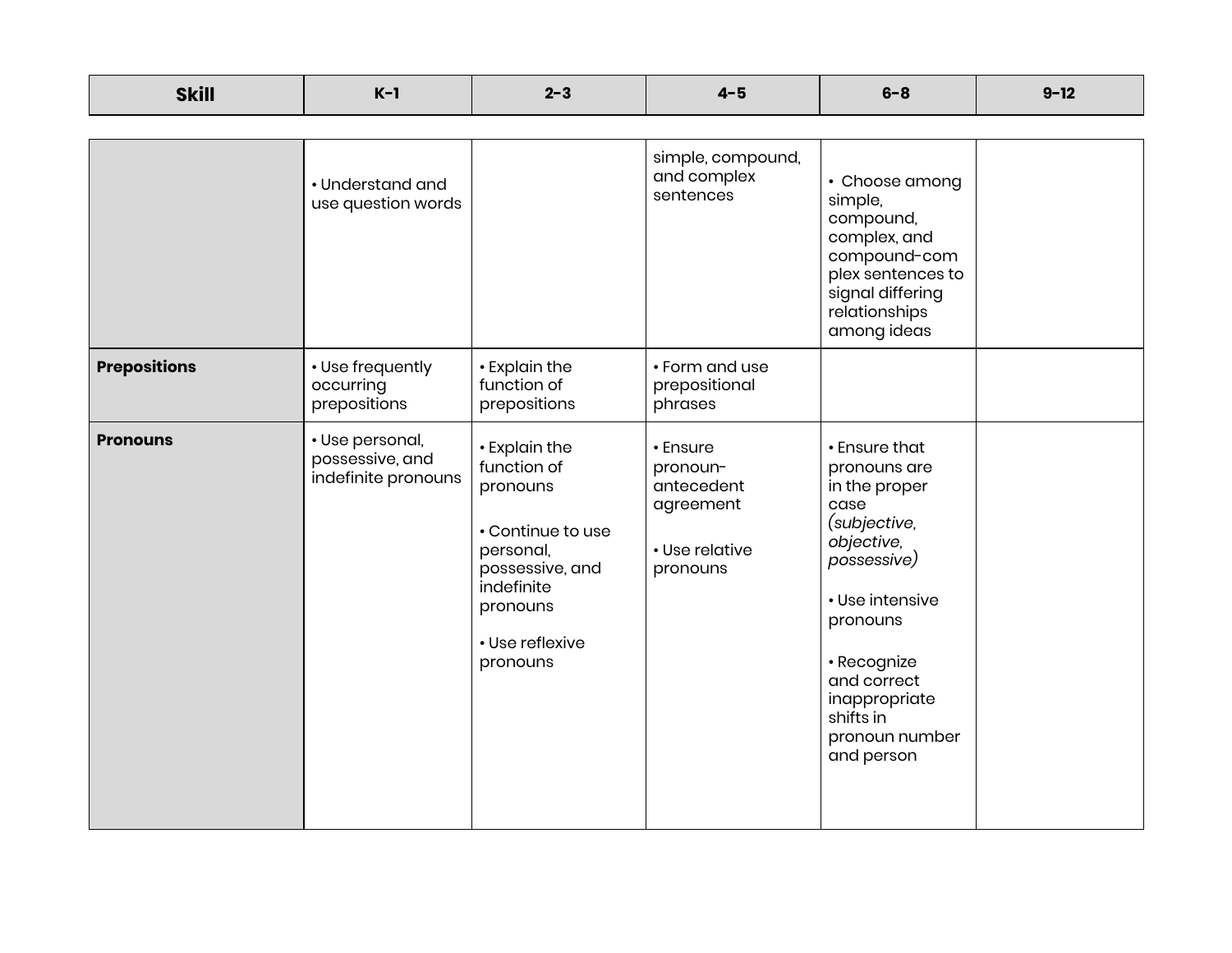| <b>Skill</b>                             | $K-1$             | $2 - 3$                                               | $4 - 5$                                                                   | $6 - 8$                                                                                                                                                                                 | $9 - 12$ |
|------------------------------------------|-------------------|-------------------------------------------------------|---------------------------------------------------------------------------|-----------------------------------------------------------------------------------------------------------------------------------------------------------------------------------------|----------|
|                                          |                   |                                                       |                                                                           |                                                                                                                                                                                         |          |
|                                          |                   |                                                       |                                                                           | · Recognize and<br>correct vague<br>pronouns<br>• Continue to<br>ensure pronoun-<br>antecedent<br>agreement<br>• Recognize<br>and apply the<br>nominative<br>case and<br>objective case |          |
| <b>Determiners</b>                       | • Use determiners | · Correctly use a, an,<br>and the                     |                                                                           |                                                                                                                                                                                         |          |
| <b>Commonly Confused</b><br><b>Words</b> |                   | • Correctly use<br>common<br>homophones               | • Correctly use<br>frequently confused<br>words (such as to,<br>two, too) | • Continue to<br>correctly use<br>frequently<br>confused words                                                                                                                          |          |
| <b>Interjections</b>                     |                   | • Explain the<br>function of and use<br>interjections | • Continue to use<br>interjections                                        |                                                                                                                                                                                         |          |
| <b>Phrases and Clauses</b>               |                   |                                                       | • Explain the<br>function of<br>phrases and<br>clauses                    | • Explain the<br>function of<br>phrases and<br>clauses in<br>general and                                                                                                                |          |